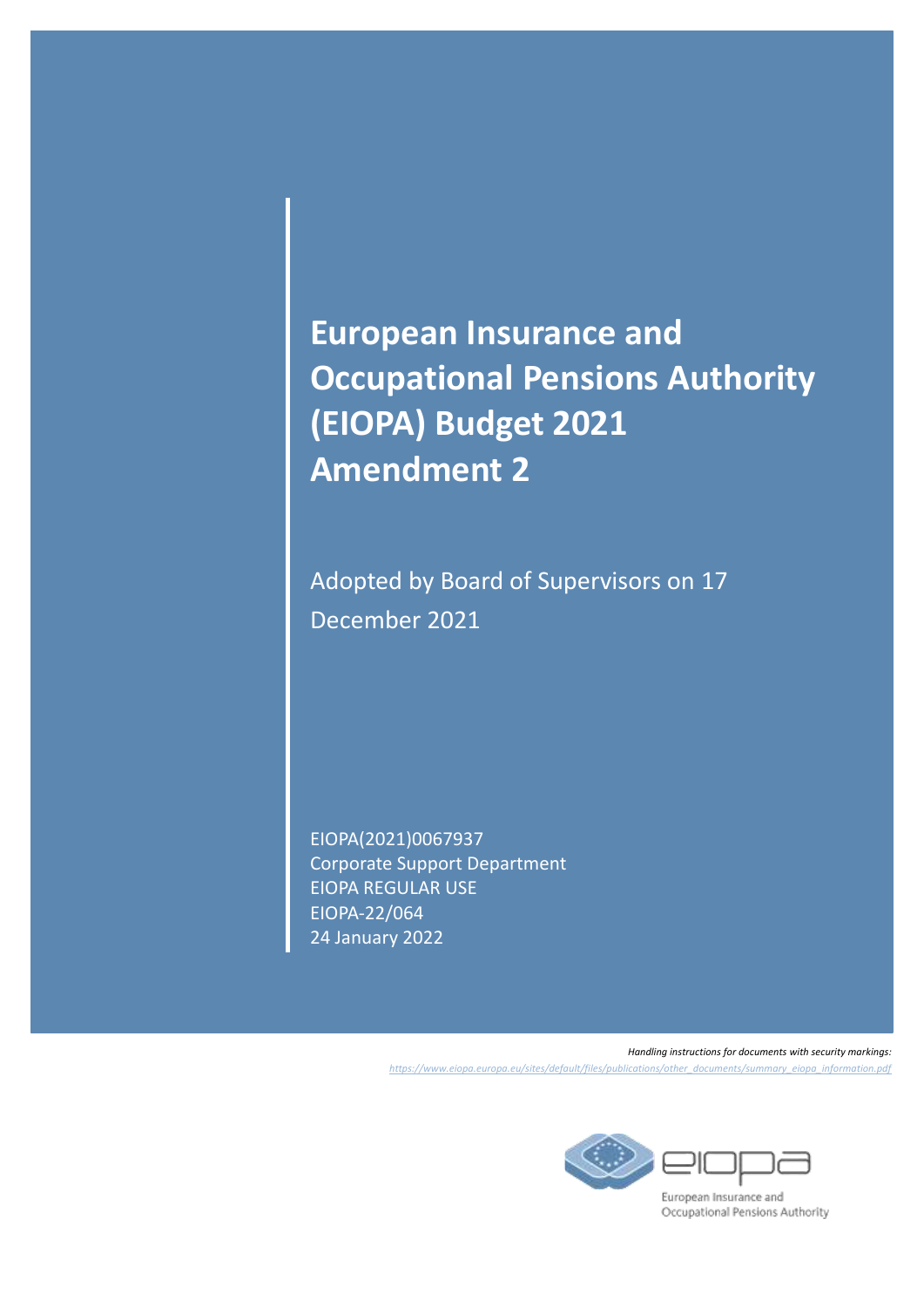EUROPEAN INSURANCE AND OCCUPATIONAL PENSIONS AUTHORITY (EIOPA) BUDGET 2021 AMENDMENT 2

EIOPA(2021)0067937 EIOPA REGULAR USE EIOPA-22/064

### **CONTENTS**

|    | <b>EXECUTIVE SUMMARY</b>                                                 | 3  |
|----|--------------------------------------------------------------------------|----|
| 1. | Second Amenment of EIOPA 2021 Budget - Revenues                          | 4  |
| 2. | Second Amendment of EIOPA Budget - Expenditure 2021 by Title and Chapter | 5  |
| 3. | Second Amendment of EIOPA Budget - Expenditure 2021 by Budget Line       | 7  |
| 4. | <b>Human Resources Planning</b>                                          | 12 |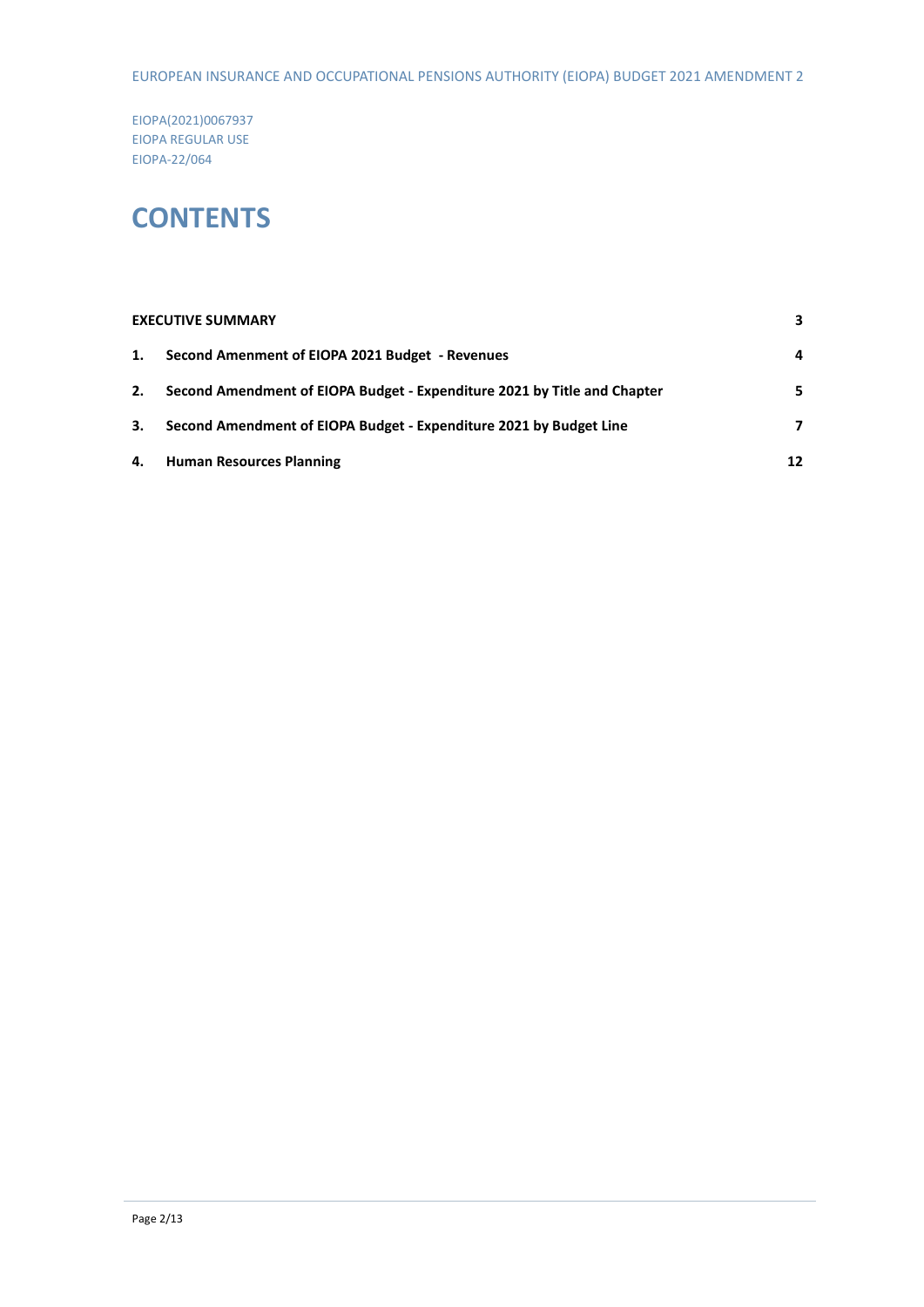### <span id="page-2-0"></span>**EXECUTIVE SUMMARY**

The document provides an overview of the EIOPA Budget 2021 adopted by the Board of Supervisors on 28 January 2021 and its amendments adopted on 7 June 2021 and on 17 December 2022. It is divided into revenue, expenditure, the overview by title and the establishment plan 2021.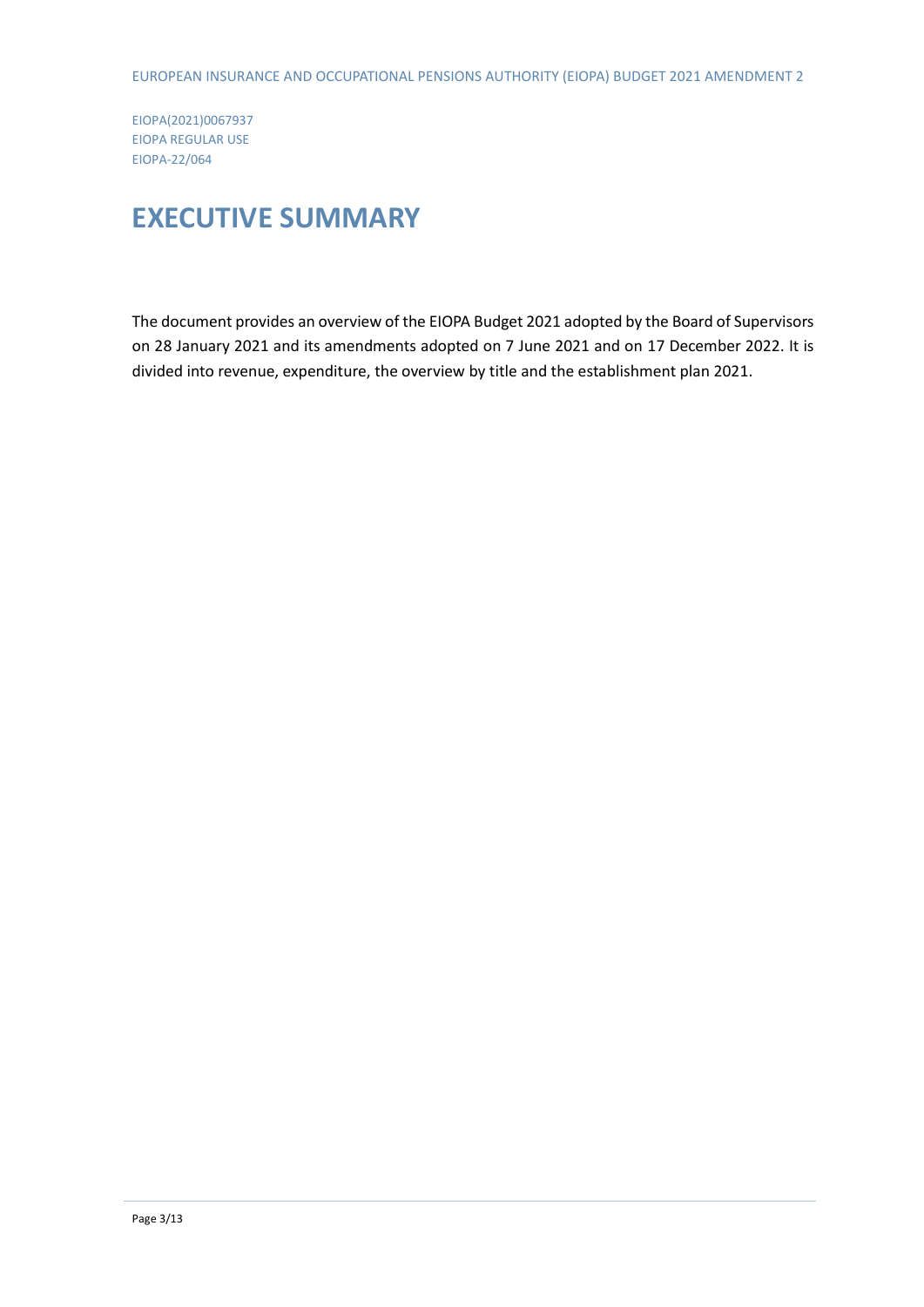## <span id="page-3-0"></span>**1. SECOND AMENMENT OF EIOPA 2021 BUDGET - REVENUES**

| <b>Heading</b>                                                                                | <b>First amendment of</b><br>budget revenue in Euro | <b>Second amendment of</b><br>budget revenue in Euro |
|-----------------------------------------------------------------------------------------------|-----------------------------------------------------|------------------------------------------------------|
| Contribution from the European<br>Union (EU) (40%) including surplus                          | 12,140,600.00                                       | 12,140,600.00                                        |
| <b>Contribution from National</b><br>Competent Authorities (NCA) (60%)                        | 18,210,900.00                                       | 18,210,900.00                                        |
| <b>European Free Trade Association</b><br>(EFTA) contributions on top of NCA<br>contributions | 563,805.00                                          | 563,805.00                                           |
| Pensions contributions (comprised<br>of NCA and EFTA contributions)                           | 1,800,000.00                                        | 1,483,320.64                                         |
| Other revenues (administrative<br>agreements)                                                 | 441,000.00                                          | 441,000.00                                           |
| <b>TOTAL REVENUE</b>                                                                          | 33,156,305.00                                       | 32,839,625.64                                        |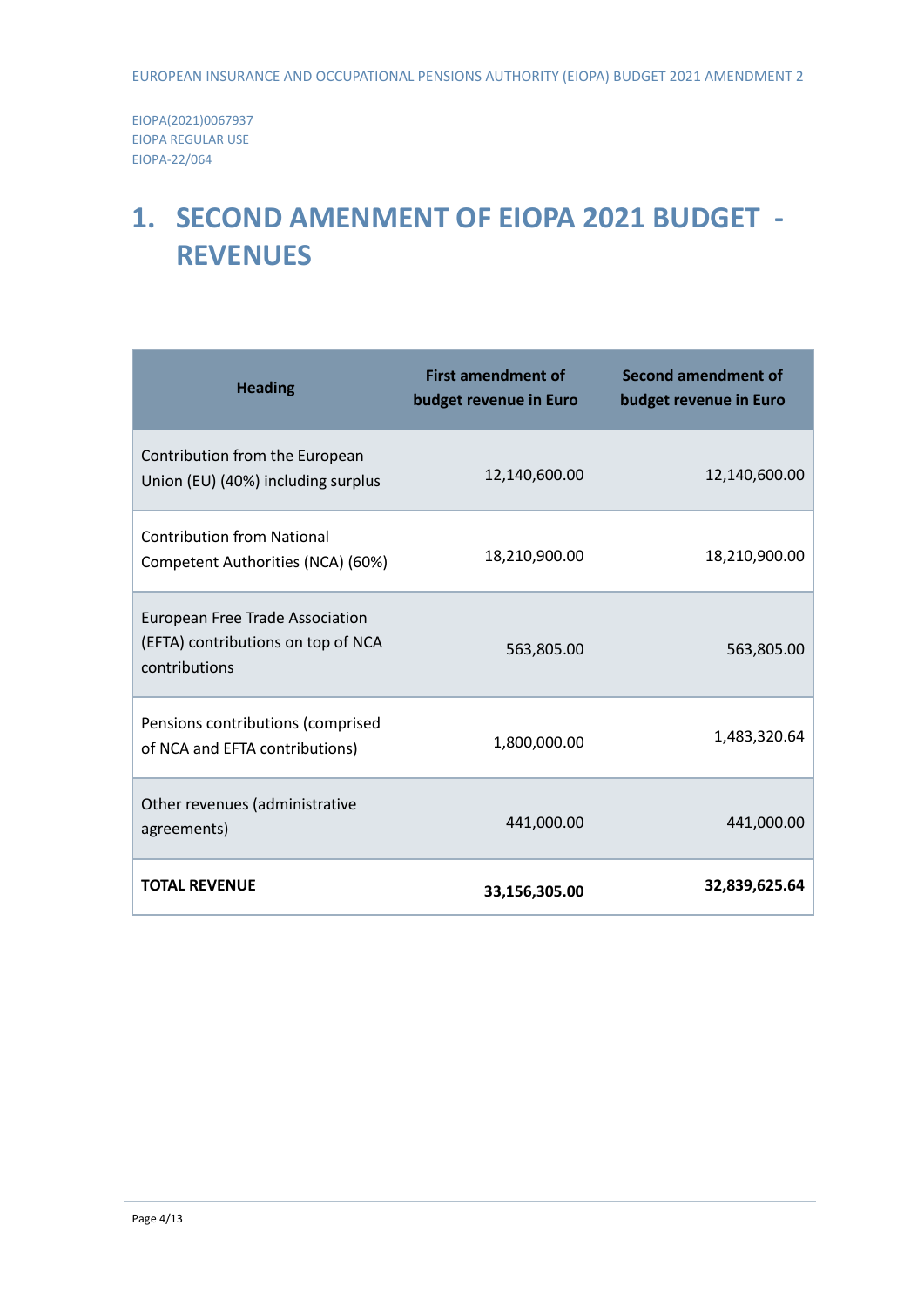# <span id="page-4-0"></span>**2. SECOND AMENDMENT OF EIOPA BUDGET - EXPENDITURE 2021 BY TITLE AND CHAPTER**

| <b>Title/Chapter</b>                                                  | <b>First amendment -</b><br>budget appropriations<br>in Euros | <b>Second amendment -</b><br>budget appropriations in<br>Euros <sup>1</sup> |
|-----------------------------------------------------------------------|---------------------------------------------------------------|-----------------------------------------------------------------------------|
| Chapter 10, 11, 12 and 16 - Staff In<br><b>Active Employment</b>      | 22,173,327                                                    | 21,393,938                                                                  |
| Chapter 13 - Missions Expenses, Travel<br>And Incidental Expenses     | 100,000                                                       | 25,000                                                                      |
| Chapter 14, 18 and 19 - Social And<br>Medical Infrastructure          | 812,000                                                       | 812,000                                                                     |
| Chapter 15 - Training                                                 | 235,000                                                       | 235,000                                                                     |
| Chapter 17 - Representation Expenses,<br><b>Receptions And Events</b> | 6,000                                                         | 9,550                                                                       |
| <b>TOTAL TITLE I</b>                                                  | 23,326,327                                                    | 22,475,488                                                                  |
| Chapter 20 - Rental Of Buildings And<br><b>Associated Costs</b>       | 2,795,000                                                     | 2,683,000                                                                   |
| Chapter 21 - Information And<br><b>Communication Technology</b>       | 453,000                                                       | 876,000                                                                     |
| Chapter 22 - Movable Property And<br><b>Associated Costs</b>          | 120,000                                                       | 102,000                                                                     |

1

<sup>&</sup>lt;sup>1</sup> The amended budget reflects also the budget transfers performed up to  $1<sup>st</sup>$  of December 2022.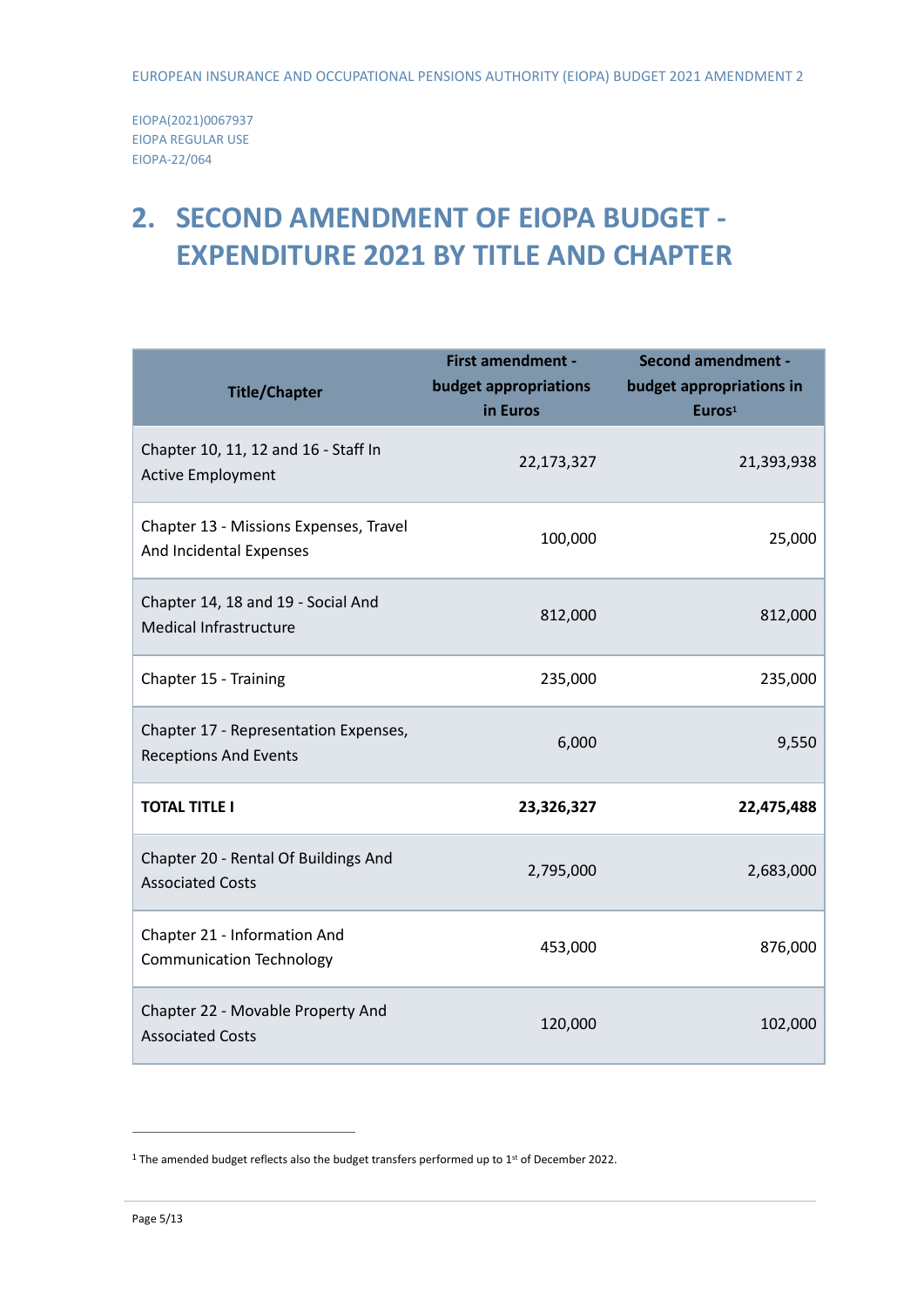| <b>Title/Chapter</b>                                                          | First amendment -<br>budget appropriations<br>in Euros | <b>Second amendment -</b><br>budget appropriations in<br>Euros <sup>1</sup> |
|-------------------------------------------------------------------------------|--------------------------------------------------------|-----------------------------------------------------------------------------|
| Chapter 23 - Current Administrative<br>Expenditure                            | 84,000                                                 | 78,000                                                                      |
| Chapter 24 - Postal And<br>Telecommunications                                 | 128,000                                                | 432,000                                                                     |
| Chapter 27 - Information And<br>Publishing                                    | 37,000                                                 | 6,160                                                                       |
| Chapter 26 - Meeting Expenses                                                 | 26,000                                                 | 0                                                                           |
| <b>TOTAL TITLE II</b>                                                         | 3,643,000                                              | 4,177,160                                                                   |
| Chapter 31 - Common Supervisory<br><b>Culture And International Relations</b> | 235,000                                                | 73,100                                                                      |
| Chapter 32 - Operational Information<br>And Data Management                   | 4,200,978                                              | 4,873,978                                                                   |
| Chapter 33 - General Operational<br>Expenses                                  | 1,751,000                                              | 1,239,900                                                                   |
| <b>TOTAL TITLE III</b>                                                        | 6,186,978                                              | 6,186,978                                                                   |
| <b>GRAND TOTAL</b>                                                            | 33,156,305                                             | 32,839,626                                                                  |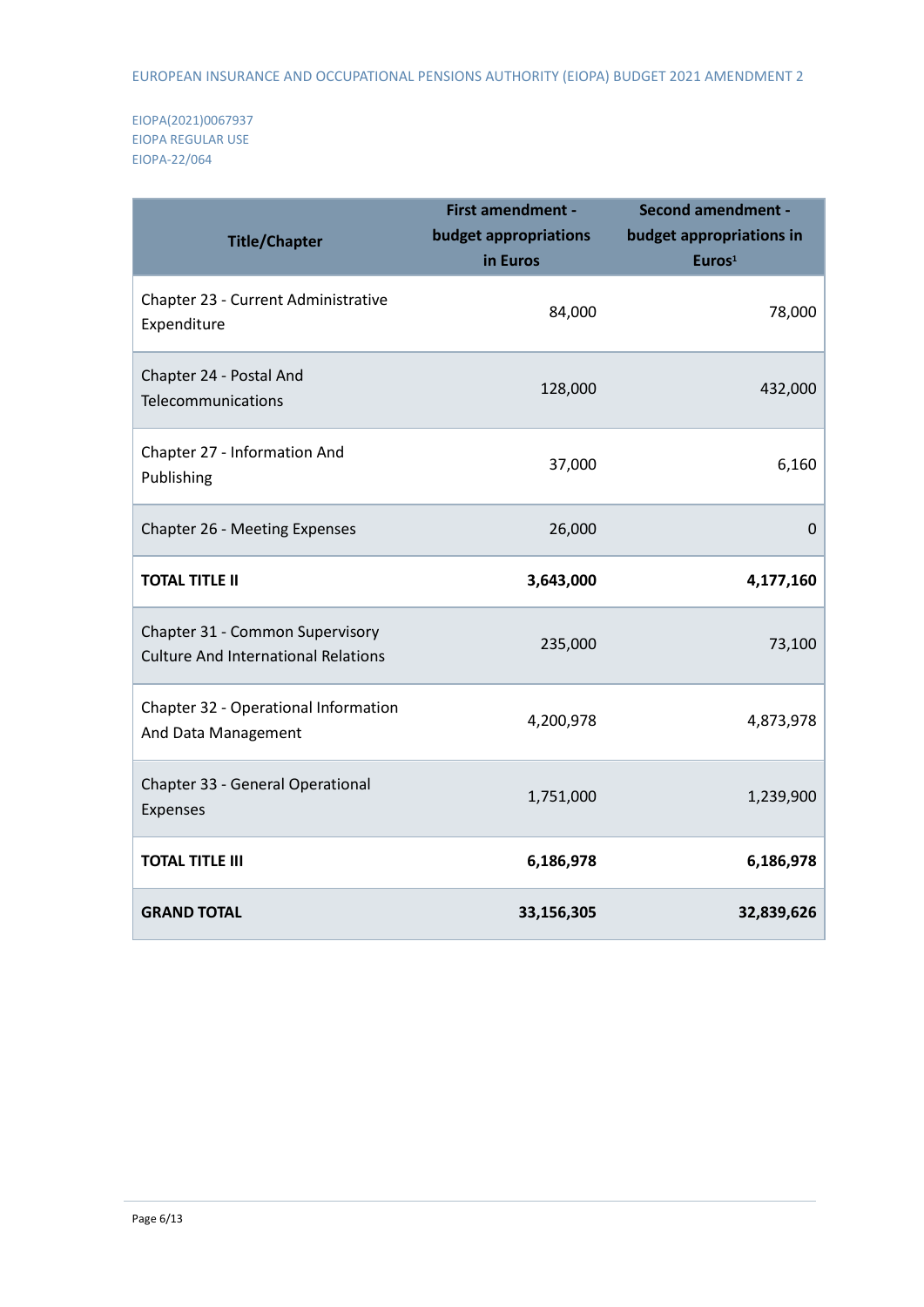# <span id="page-6-0"></span>**3. SECOND AMENDMENT OF EIOPA BUDGET - EXPENDITURE 2021 BY BUDGET LINE**

| <b>Budget</b><br>line | <b>Budget line name</b>             | <b>First Budget</b><br>amendment<br>2021 | <b>Second</b><br><b>Budget</b><br>amendment<br>2021 | <b>Budget line description</b>                                                                                                                                                                                                                                                                                                                                                                                                                                                                            |  |
|-----------------------|-------------------------------------|------------------------------------------|-----------------------------------------------------|-----------------------------------------------------------------------------------------------------------------------------------------------------------------------------------------------------------------------------------------------------------------------------------------------------------------------------------------------------------------------------------------------------------------------------------------------------------------------------------------------------------|--|
| A-1000                | Salaries, allowances,<br>insurances | 15,474,800.00                            | 14,556,250.00                                       | Salaries and allowances for temporary agents and<br>employer's contribution to insurance against<br>sickness, accidents, occupational disease and<br>unemployment.                                                                                                                                                                                                                                                                                                                                        |  |
| A-1010                | Seconded national<br>experts        | 1,345,000.00                             | 1,500,000.00                                        | Cost of national officials or other experts on<br>secondment to EIOPA or called for short consultation                                                                                                                                                                                                                                                                                                                                                                                                    |  |
| A-1011                | Contract agents                     | 2,532,327.00                             | 2,050,167.00                                        | Salaries, allowances and the employer's share of the<br>social security contributions for Contract Agents.                                                                                                                                                                                                                                                                                                                                                                                                |  |
| A-1012                | <b>Trainees</b>                     | 265,200.00                               | 185,200.00                                          | Remuneration of trainees and costs related to the<br>provision of trainees.                                                                                                                                                                                                                                                                                                                                                                                                                               |  |
| A-1013                | Service Level<br>Agreements         | 175,800.00                               | 175,800.00                                          | Service Level Agreements with other institutions<br>(such as Directorate General for Human Resources<br>(DG HR, EUAN) relating to human resources. Service<br>Level Agreements covering IT items and services are<br>not covered under this budget line.                                                                                                                                                                                                                                                  |  |
| A-1180                | Recruitment expenses                | 380,000.00                               | 280,000.00                                          | Recruitment costs, reimbursement of candidates,<br>publication of vacancy costs.                                                                                                                                                                                                                                                                                                                                                                                                                          |  |
| A-1200                | EU pension<br>contributions         | 1,800,000.00                             | 1,483,320.64                                        | Employer's contribution to the EU pension scheme.                                                                                                                                                                                                                                                                                                                                                                                                                                                         |  |
| A-1300                | Administrative mission<br>expenses  | 100,000.00                               | 25,000.00                                           | Expenditure relating to travel for administrative<br>purposes (e.g. corporate support missions, general<br>management missions, staff training). It includes<br>travel expenses, the payment of daily allowances<br>and expenditure incurred during the administrative<br>missions carried out by EIOPA staff, and officials<br>seconded to the EIOPA. It does not include mission<br>costs related to operational purposes, which are<br>reflected in Title 3, BL 3300, Operational mission<br>expenses. |  |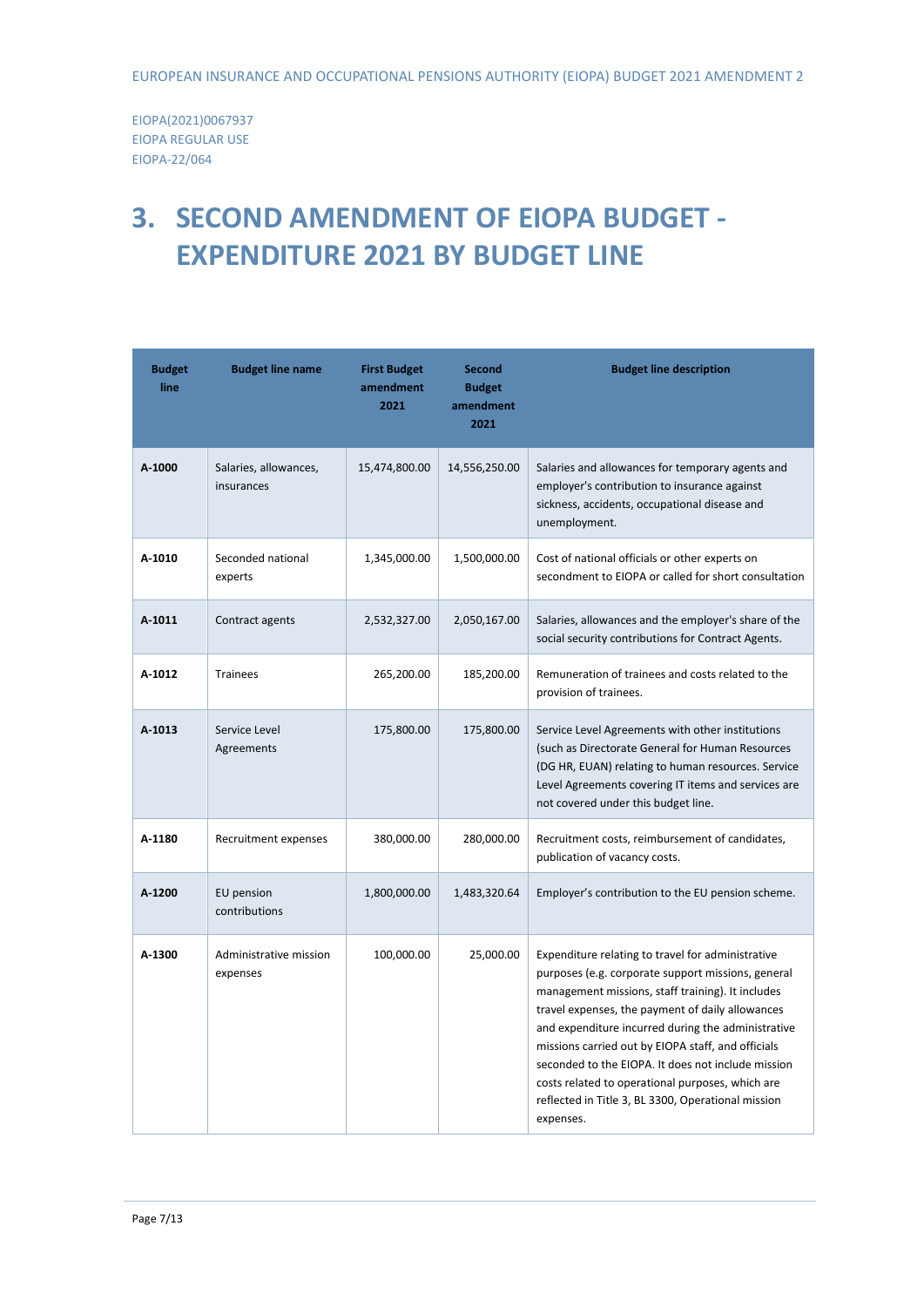| <b>Budget</b><br>line | <b>Budget line name</b>                                              | <b>First Budget</b><br>amendment<br>2021 | <b>Second</b><br><b>Budget</b><br>amendment<br>2021 | <b>Budget line description</b>                                                                                                                                                                                    |  |
|-----------------------|----------------------------------------------------------------------|------------------------------------------|-----------------------------------------------------|-------------------------------------------------------------------------------------------------------------------------------------------------------------------------------------------------------------------|--|
| A-1400                | Socio-medical<br>infrastructure                                      | 121,200.00                               | 121,200.00                                          | Expenditure for medical services of staff for medical<br>visits, annual check-ups and mandatory medical<br>examinations of candidates prior to recruitment and<br>the expenditure related to the Medical Advisor. |  |
| A-1500                | <b>Training</b>                                                      | 235,000.00                               | 235,000.00                                          | Expenditure for training undertaken by EIOPA staff,<br>including material and fees, including team building,<br>coaching for EIOPA staff                                                                          |  |
| $A - 1601$            | <b>External services</b>                                             | 200,200.00                               | 1,163,200.00                                        | Expenditure to cover external services such as<br>reception duties, external expertise, IT, finance,<br>procurement, clerical work and other support<br>services (interim staff).                                 |  |
| A-1700                | Receptions and events                                                | 6,000.00                                 | 9,550.00                                            | Expenditure for senior management representation<br>expenses, dinners and miscellaneous receptions.                                                                                                               |  |
| A-1800                | Social welfare                                                       | 690,800.00                               | 690,800.00                                          | Expenditure for schools and kindergartens for the<br>children of staff; special assistance grants, other<br>interventions and complementary aid for people<br>with disabilities.                                  |  |
| A-1900                | Other staff related<br>expenditure                                   | 0.00                                     | 0.00                                                | Expenditure for social events and contacts between<br>staff (e.g. summer event, Christmas party, etc.),<br>contributions and grants for any other expenditure<br>to staff not covered by other budget lines.      |  |
| $A - 2000$            | Rental of building and<br>associated costs                           | 2,645,000.00                             | 2,548,000.00                                        | Rental expenditure for EIOPA's premises,<br>Expenditure for the building insurance, utilities and<br>electricity, maintenance, cleaning, repairs and<br>handyman services.                                        |  |
| A-2050                | Fitting out premises<br>and miscellaneous<br>expenditure on building | 150,000.00                               | 135,000.00                                          | Expenditure related to fitting out premises, all<br>refurbishment works, cabling and other expenditure<br>on the building.                                                                                        |  |
| A-2100                | Hardware and software<br>purchase and<br>maintenance                 | 453,000.00                               | 876,000.00                                          | Expenditure related to the purchase of hardware<br>including audio-visual equipment and printers,<br>software, their installation, commissioning expenses<br>and their maintenance for administrative purposes.   |  |
| A-2201                | Furniture and<br>associated costs                                    | 100,000.00                               | 92,000.00                                           | Expenditure related to the purchase and installation<br>of furniture, removal services and related items.                                                                                                         |  |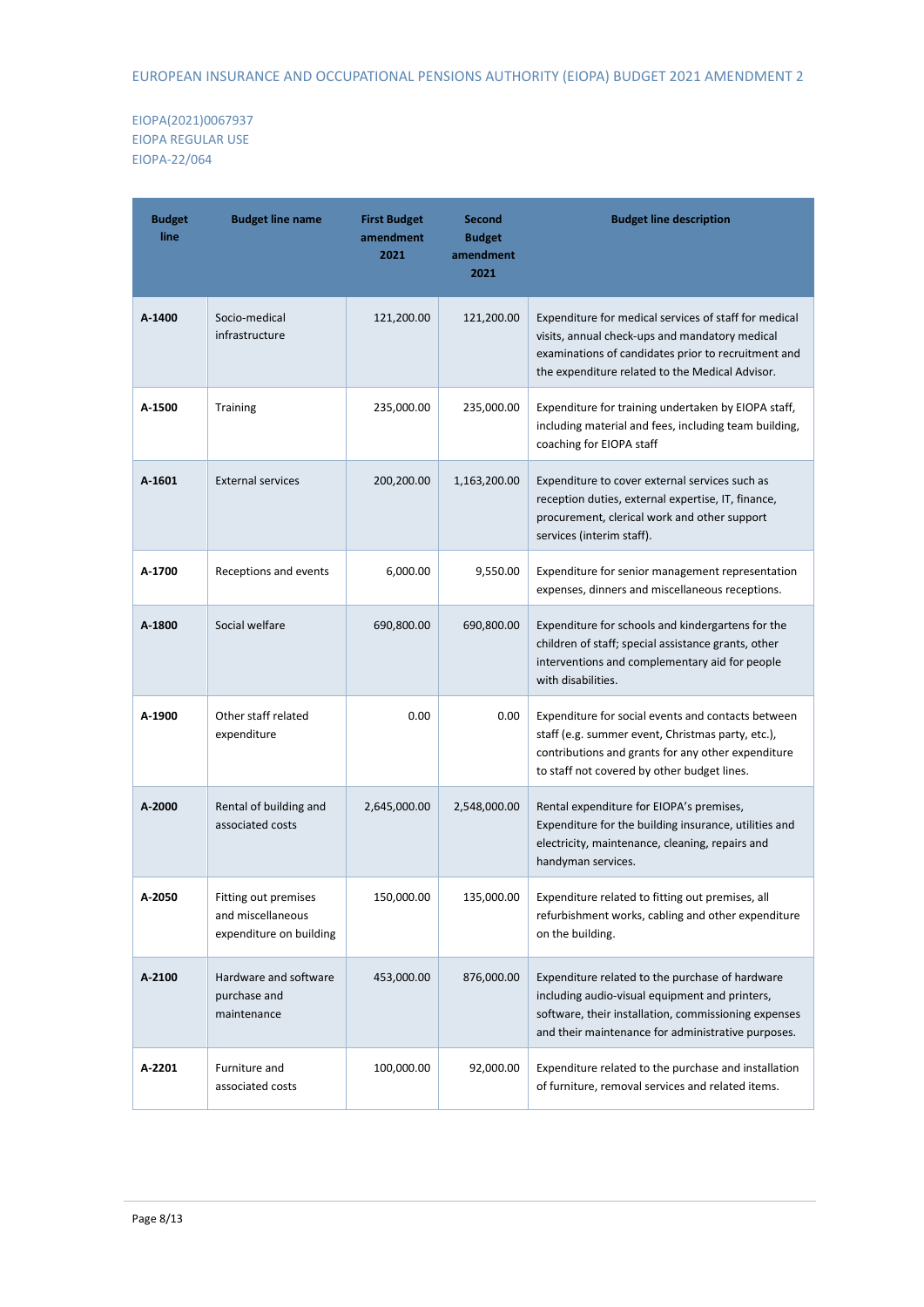| <b>Budget</b><br>line | <b>Budget line name</b>                  | <b>First Budget</b><br>amendment<br>2021 | <b>Second</b><br><b>Budget</b><br>amendment<br>2021 | <b>Budget line description</b>                                                                                                                                                                                                                                                                                                                                                                                                                                                                                                                                                                                                                                                                                         |  |
|-----------------------|------------------------------------------|------------------------------------------|-----------------------------------------------------|------------------------------------------------------------------------------------------------------------------------------------------------------------------------------------------------------------------------------------------------------------------------------------------------------------------------------------------------------------------------------------------------------------------------------------------------------------------------------------------------------------------------------------------------------------------------------------------------------------------------------------------------------------------------------------------------------------------------|--|
| A-2202                | Movable property and<br>associated costs | 20,000.00                                | 10,000.00                                           | Expenditure related to the leasing and maintenance<br>of printers and copy machines, including page prints<br>and consumables and other movable property not<br>covered under BL 2201.                                                                                                                                                                                                                                                                                                                                                                                                                                                                                                                                 |  |
| A-2300                | Administrative<br>expenditure            | 62,000.00                                | 53,500.00                                           | Expenditure for stationery, office supplies including<br>kitchen utensils and consumables, retrieval and<br>printing of documents, books, bank charges, any<br>other administrative expenditure and facility<br>management services.                                                                                                                                                                                                                                                                                                                                                                                                                                                                                   |  |
| A-2330                | Miscellaneous<br>insurance               | 22,000.00                                | 24,500.00                                           | Expenditure related to all type of insurance,<br>excluding building insurance and employment-<br>related insurance.                                                                                                                                                                                                                                                                                                                                                                                                                                                                                                                                                                                                    |  |
| A-2400                | Postal and delivery<br>charges           | 3,000.00                                 | 3,000.00                                            | Expenditure for postal and delivery charges (post<br>and couriers).                                                                                                                                                                                                                                                                                                                                                                                                                                                                                                                                                                                                                                                    |  |
| A-2410                | Telecommunications                       | 125,000.00                               | 429,000.00                                          | Expenditure for telephone and conference calls and<br>messages on landlines, mobile phones, and related<br>subscription fees. Expenditure for<br>telecommunication equipment, telephone systems,<br>network components, mobile phone devices and<br>accessories.                                                                                                                                                                                                                                                                                                                                                                                                                                                       |  |
| A-2501                | Meeting expenses                         | 26,000.00                                | 0.00                                                | Expenditure related to administrative meeting and<br>catering expenses not covered by BL 3100 or 3304.                                                                                                                                                                                                                                                                                                                                                                                                                                                                                                                                                                                                                 |  |
| A-2701                | Information and<br>publishing            | 37,000.00                                | 6,160.00                                            | Expenditure for administrative information,<br>publication and administrative translation costs.                                                                                                                                                                                                                                                                                                                                                                                                                                                                                                                                                                                                                       |  |
| B3-100                | Organisation of<br>trainings and events  | 170,000.00                               | 8,100.00                                            | Expenditure for the organisation of sectoral and<br>cross-sectoral trainings and events held either at<br>EIOPA premises (printing, social events, other<br>supplies and services from external companies) or<br>externally (venue/room rental, catering, printing,<br>social events, other supplies and services from<br>external companies). Includes expenses for external<br>experts, such as speakers, moderators or facilitators<br>(fees, travel and accommodation expenses) and for<br>participants (travel and accommodation) from<br>eligible countries. Related catering costs for<br>meetings at EIOPA premises are excluded, as these<br>are covered by BL 3304, Operational general<br>meeting expenses. |  |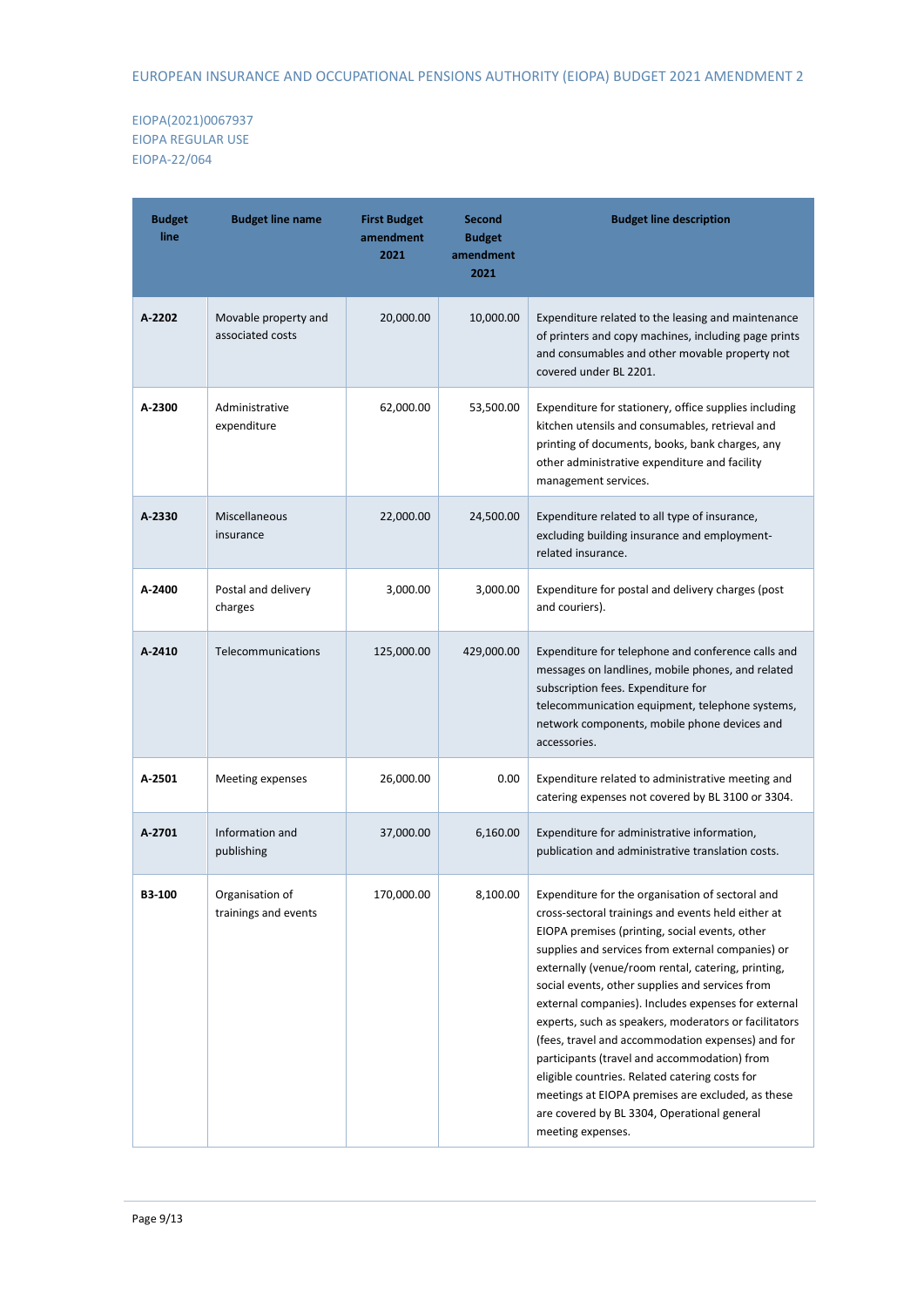| <b>Budget</b><br>line | <b>Budget line name</b>                                          | <b>First Budget</b><br>amendment<br>2021 | <b>Second</b><br><b>Budget</b><br>amendment<br>2021 | <b>Budget line description</b>                                                                                                                                                                                                                                                                                                                                                                                                                                                                                                                                                                                                                                                                 |
|-----------------------|------------------------------------------------------------------|------------------------------------------|-----------------------------------------------------|------------------------------------------------------------------------------------------------------------------------------------------------------------------------------------------------------------------------------------------------------------------------------------------------------------------------------------------------------------------------------------------------------------------------------------------------------------------------------------------------------------------------------------------------------------------------------------------------------------------------------------------------------------------------------------------------|
| B3-101                | International<br>cooperation                                     | 65,000.00                                | 65,000.00                                           | Expenditure for the organisation of equivalence and<br>convergence related work as well as international<br>cooperation, dialogues and training linked to<br>it. Includes activities inside and outside the EIOPA<br>premises, such as annual conferences, technical<br>meetings by international bodies (e.g. ASSAL,<br>IAIS/IOPS or World Bank) and side meetings. Also<br>includes operational expenditure for services<br>provided by external companies as well as<br>membership fees to the above-mentioned<br>international bodies. Related catering costs for<br>meetings at EIOPA premises are excluded, as these<br>are covered by BL 3304, Operational general<br>meeting expenses. |
| <b>B3-200</b>         | Operational<br>Information and Data<br>Management                | 4,200,978.00                             | 4,873,978.00                                        | Expenditure on information technology, data and<br>consultancy services supporting EIOPA's core<br>business activities.                                                                                                                                                                                                                                                                                                                                                                                                                                                                                                                                                                        |
| <b>B3-300</b>         | Operational missions<br>expenses                                 | 490,000.00                               | 128,000.00                                          | Expenditure relating to travel for operational<br>purposes such as working groups, organisation of<br>trainings and events, Equivalence and External<br>Relations, and all missions related to EIOPA's core<br>business activities. It includes travel expenses, the<br>payment of daily allowances and expenditure<br>incurred during the operational missions carried out<br>by EIOPA staff, and officials seconded to the EIOPA.<br>This appropriation does not include mission costs<br>related to administrative purposes and staff training,<br>which are reflected in Title 1, BL 1300,<br>Administrative mission expenses.                                                             |
| B3-301                | Communication and<br>operational<br>documentation<br>expenditure | 420,000.00                               | 587,000.00                                          | Expenditure for communication and media activities<br>and expenses. It includes production, handling and<br>retrieval of documents, such as subscriptions to<br>newspapers or specialised press.                                                                                                                                                                                                                                                                                                                                                                                                                                                                                               |
| B3-302                | Legal advice                                                     | 115,000.00                               | 115,000.00                                          | Legal expenditure for legal advice, litigation and<br>related court costs.                                                                                                                                                                                                                                                                                                                                                                                                                                                                                                                                                                                                                     |
| B3-303                | Operational<br>translations and<br>documentation                 | 390,000.00                               | 220,664.00                                          | Expenditure for translation of documents, guidelines<br>and opinions.                                                                                                                                                                                                                                                                                                                                                                                                                                                                                                                                                                                                                          |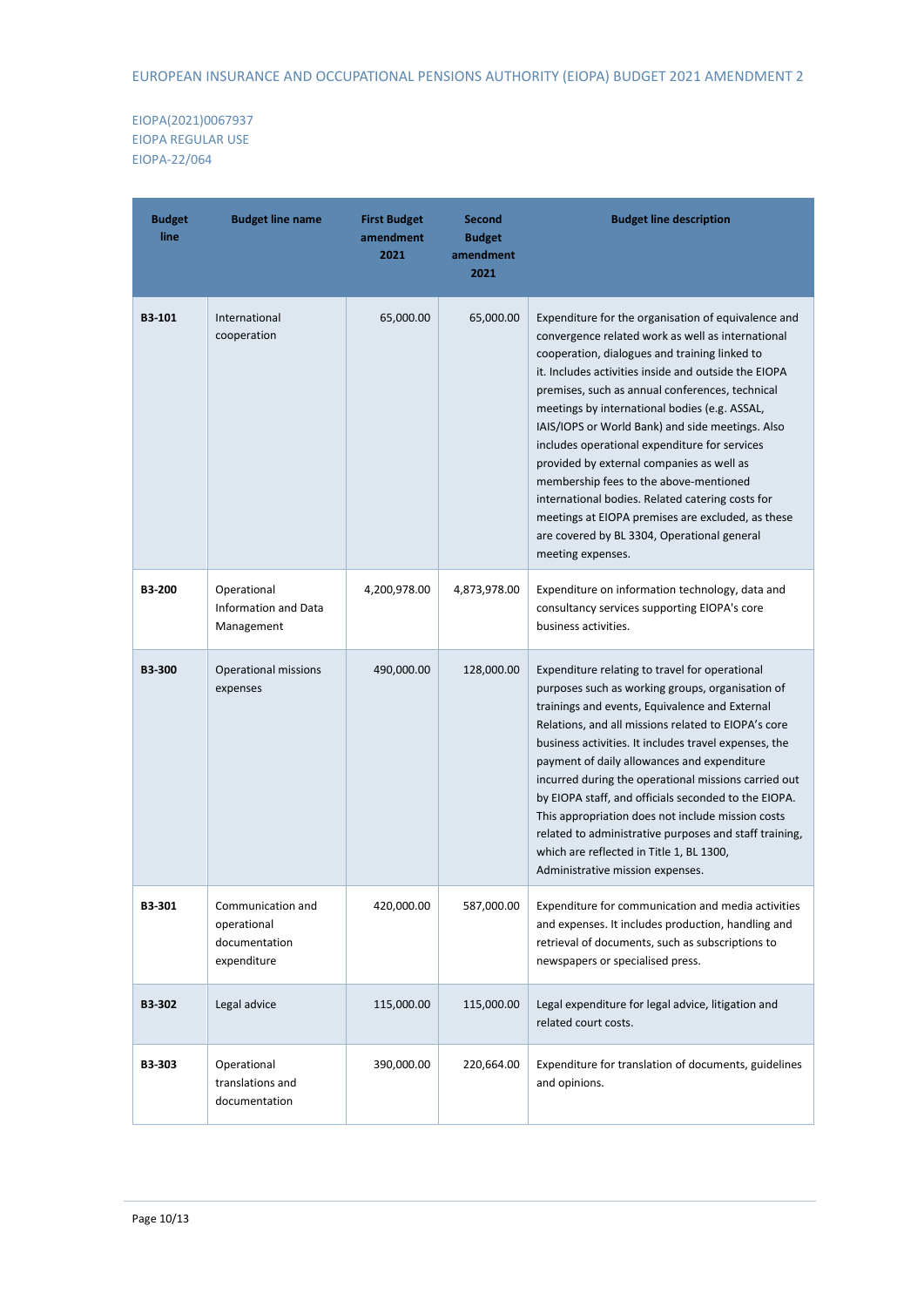| <b>Budget</b><br>line | <b>Budget line name</b>                 | <b>First Budget</b><br>amendment<br>2021 | Second<br><b>Budget</b><br>amendment<br>2021 | <b>Budget line description</b>                                                                                                                                                                                                                                                                                                                    |
|-----------------------|-----------------------------------------|------------------------------------------|----------------------------------------------|---------------------------------------------------------------------------------------------------------------------------------------------------------------------------------------------------------------------------------------------------------------------------------------------------------------------------------------------------|
| <b>B3-304</b>         | General meeting<br>expenses             | 100,000.00                               | 44,236.00                                    | Expenditure for EIOPA meetings held inside and<br>outside the EIOPA premises, including costs for<br>catering, rental of rooms, services for the technical<br>set up of meeting rooms, rental of audio-visual<br>equipment for meetings, EIOPA seminars, and other<br>meeting expenses.                                                           |
| B3-307                | Stakeholder group<br>meetings           | 190,000.00                               | 80,000.00                                    | Expenditure for the organisation of Stakeholder<br>Group meetings held inside and outside the EIOPA<br>premises; travel expenses, subsistence and<br>incidental expenses of the Stakeholder Groups<br>members. Related catering costs and rental of<br>meetings rooms are excluded, as these are covered<br>by BL 3304, General meeting expenses. |
| <b>B3-309</b>         | <b>Board of Supervisors</b><br>meetings | 16,000.00                                | 0.00                                         | Expenditure for the organisation of Board of<br>Supervisors meetings held outside the EIOPA<br>premises, in particular the BoS reception (catering<br>and venue). In-house catering costs are excluded.                                                                                                                                           |
| B3-310                | Board of Appeal<br>meetings             | 30,000.00                                | 65,000.00                                    | Expenditure for the organisation of Board of Appeals<br>meetings held inside and outside the EIOPA<br>premises; travel expenses, accommodation and<br>allowances for the members of the Board of Appeals.<br>Related in-house catering costs are excluded.                                                                                        |
| <b>TOTAL</b>          |                                         | 33,156,305.00                            | 32,839,625.64                                |                                                                                                                                                                                                                                                                                                                                                   |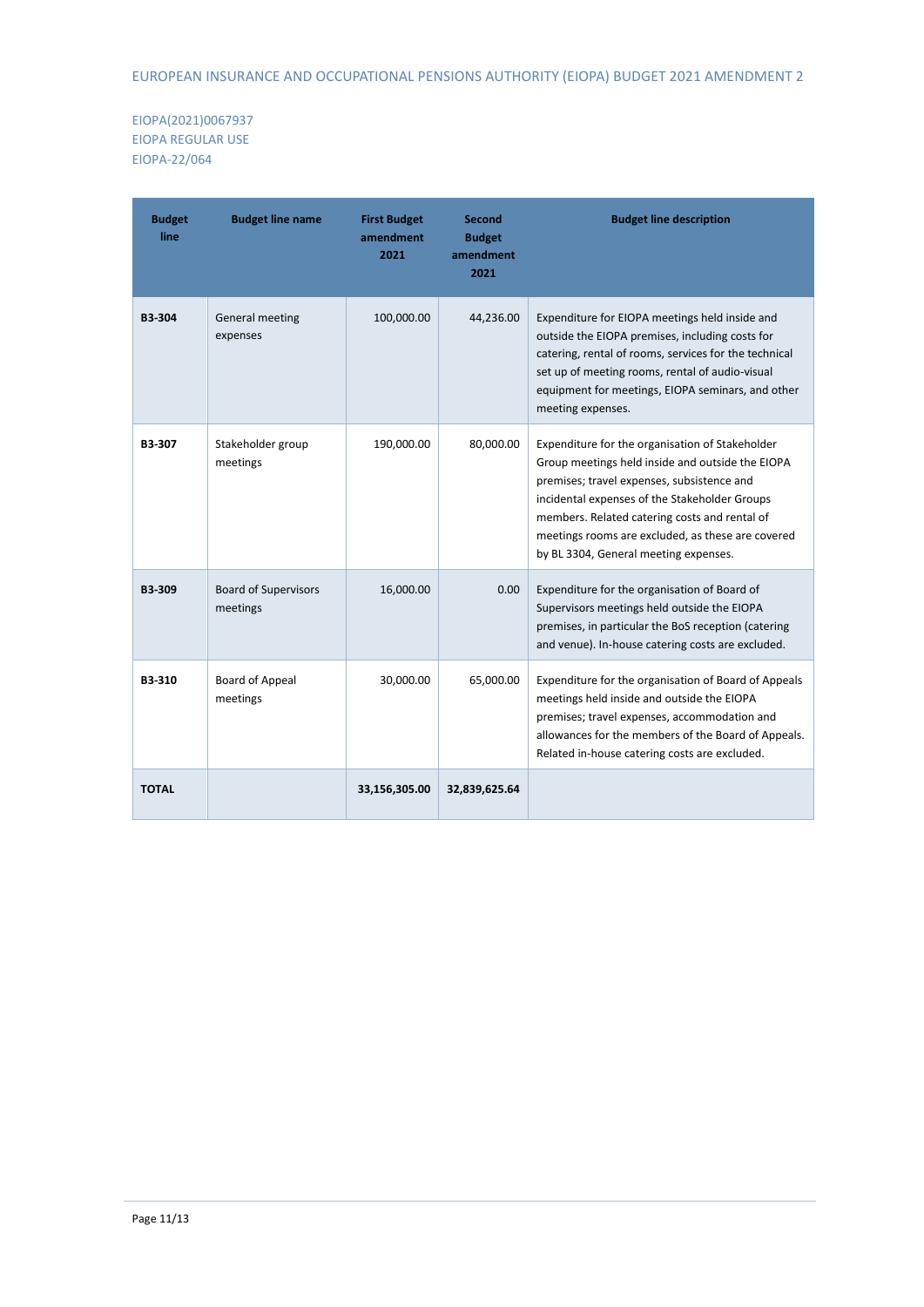## <span id="page-11-0"></span>**4. HUMAN RESOURCES PLANNING**

| <b>Staff Category</b>                                     |            | Resources allocation -<br>first budget amendment | Resources allocation -<br>second budget amendmnt |
|-----------------------------------------------------------|------------|--------------------------------------------------|--------------------------------------------------|
| <b>AD</b><br><b>Temporary Agents</b>                      |            | 124                                              | 124                                              |
|                                                           | <b>AST</b> | 14                                               | 14                                               |
| <b>Total Temporary Agents<sup>2</sup></b>                 |            | 138                                              | 138                                              |
| Contract Agents FG IV                                     |            | 19                                               | 19                                               |
| <b>Contract Agents FG III</b>                             |            | 22                                               | 22                                               |
| <b>Contract Agents FG II</b>                              |            | $\mathbf{1}$                                     | $\mathbf{1}$                                     |
| <b>Contract Agents FG I</b>                               |            | $\Omega$                                         | 0                                                |
| Short term Contract Agents FG III<br>(DG Reform Projects) |            | $\overline{3}$                                   | 3                                                |
| <b>Total Contract Agents<sup>3</sup></b>                  |            | 45                                               | 45                                               |
| <b>Seconded National Experts</b>                          |            | 29                                               | 29                                               |
| <b>Total Seconded National Experts</b>                    |            | 29                                               | 29                                               |

1

<sup>2</sup> Headcounts

 $3$  FTE = Full Time Equivalent